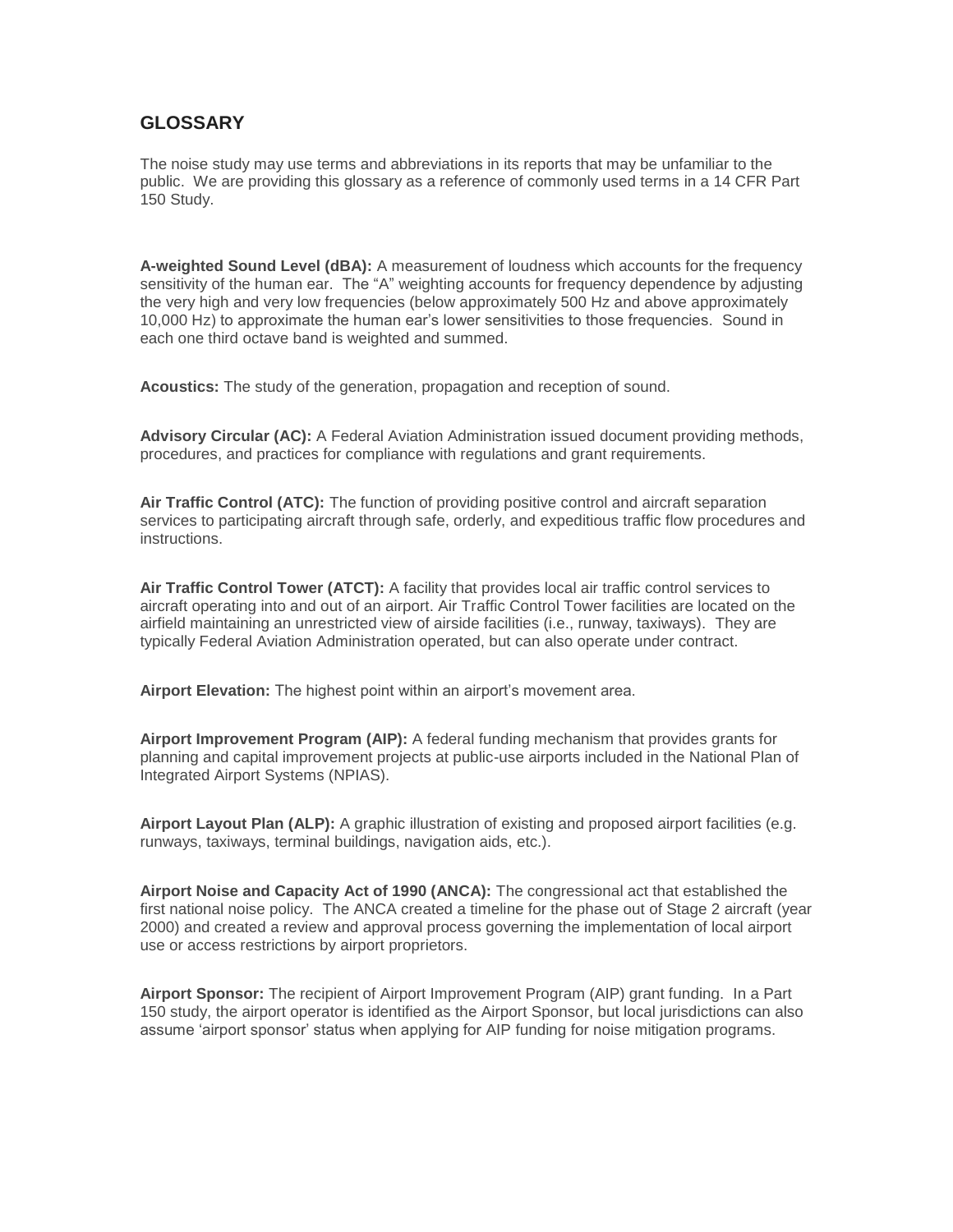**Airspace:** Airspace, in aeronautical terms, refers to the three-dimensional structure of the atmosphere in which aircraft operate. Airspace is classified as either controlled or uncontrolled. In controlled airspace (known as Class A, B, C, D, or E), aircraft are provided with air traffic control services and are subject to operating according to specific rules, regulations, and procedures. Uncontrolled airspace (Classes F and G) may not include air traffic control requirements and relies on visual flight rules.

**Ambient Noise Level:** The level of noise that is all-encompassing within a given environment for which a single source cannot be determined. It is usually a composite of sounds from many and varied sources near to and far from the receiver.

**Arrival (or Approach):** A flight operation that encompasses the descent and landing of an aircraft on an airport runway.

**Attenuation:** The decrease in sound level that occurs due to the loss of acoustical energy as sound waves pass through a medium (such as air or water). Also due in part to the interaction between sound waves that travel directly from the source to the receiver and reflected waves that bounce off any surfaces (such as the ground or a building) while traveling from the source to the receiver.

**Aviation Safety and Noise Abatement Act of 1979 (ASNA):** A congressional act authorizing the Federal Aviation Administration to award grants under the Airport Improvement Program for noise mitigation projects. The ASNA states that in order to access funding for noise mitigation projects, the project must be identified in an airport's Noise Compatibility Program (NCP) per 14 CFR Part 150.

**Aviation Easement:** An agreement which secures the right of flight with inherent noise and vibration above the surface, the right to remove existing obstructions, and a restriction against the establishment of future obstructions.

**Building Code:** A minimum set of standards for the structural safety of buildings set and enforced by local governments.

**Building Permit:** A written authorization by a municipality for new construction, additions to preexisting structures, or major renovations.

**CFR**: Code of Federal Regulations.

**CFR Part 150:** Titled Airport Noise Compatibility Planning, CFR Part 150 establishes standards for the documentation of noise exposure in the airport environs, as well as procedures for obtaining Federal Aviation Administration approval of programs to reduce or eliminate incompatibilities between aircraft noise and surrounding land uses. A Part 150 study is comprised of both a set of Noise Exposure Maps which depict existing and future five-year forecast conditions and a Noise Compatibility Program, which identifies strategies to reduce, mitigate, and prevent existing and future incompatible land uses in the vicinity of an airport. An approved Noise Compatibility Program is required to access Airport Improvement Program funding for mitigation programs.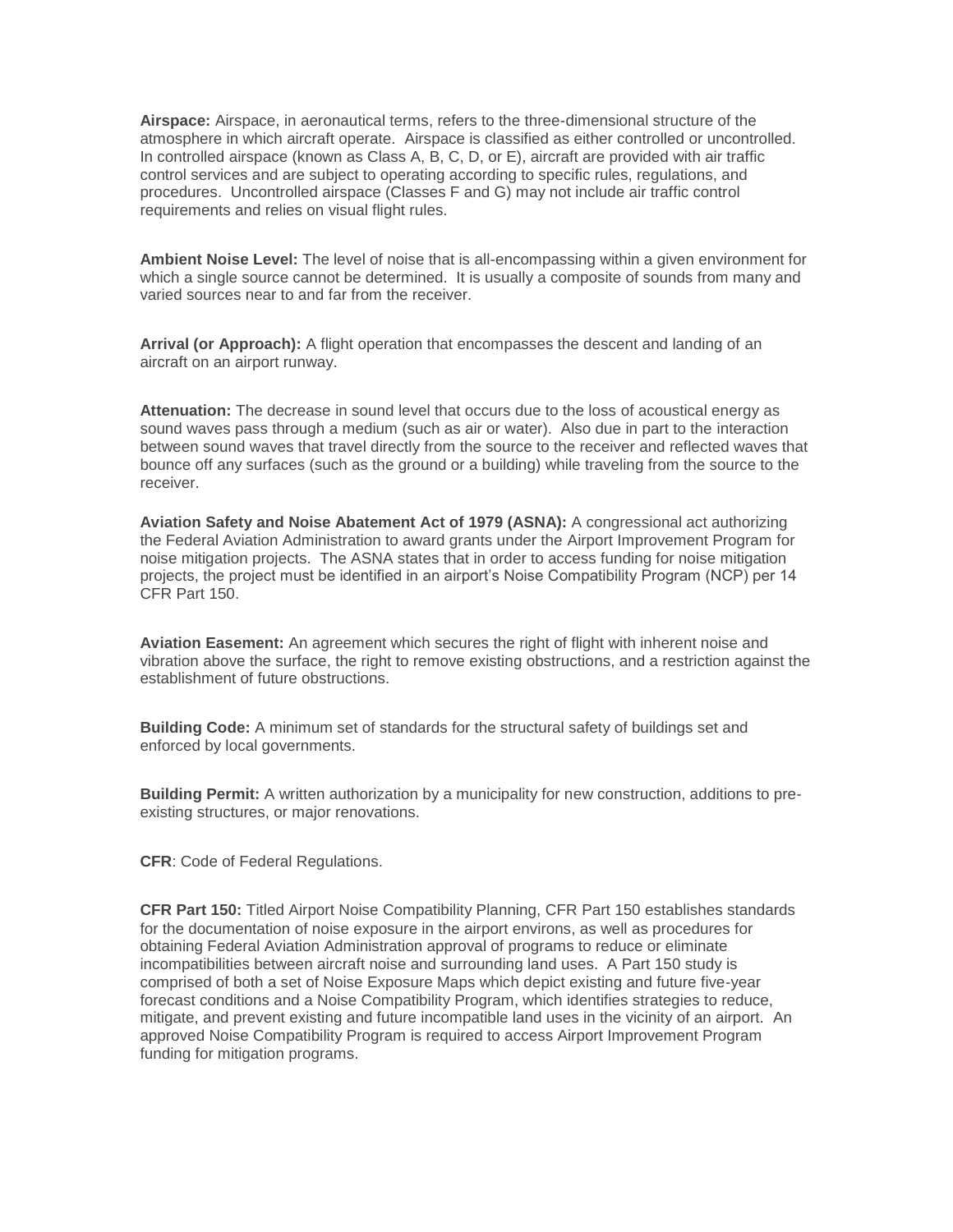**Closed-Pattern Operation (Touch and Go):** An aircraft training operation flown in a closed pattern (generally oval or rectangular) around the runway and within site of the Air Traffic Control Tower, if present. A closed pattern operation consists of five legs: upwind, crosswind, downwind, base leg, and final approach.

**Commuter Aircraft:** A certified air carrier operator typically configured with 30 seats or less. Commuter aircraft operate a published flight schedule and operate under CFR Part 121.

**Contour:** see noise contour

**Daytime (Acoustic):** The period beginning at 7:00 a.m. and ending at 10:00 p.m. local time.

**Day-Night Average Sound Level (DNL):** The 24-hour decibel-average sound level, in A weighted decibels, with a 10-dB penalty for sound levels occurring between 10 p.m. and 7 a.m. local time.

**Decibel (dB):** The term used to identify 10 times the common logarithm of two like quantities proportional to power, such as sound power or sound pressure squared, commonly used to define the level produced by a sound source.

**Displaced Threshold:** A runway threshold at a location other than the beginning of the runway, generally designated in order to provide suitable obstacle clearance or safe pavement conditions for arriving aircraft. The displaced portion of the runway may still be used for departing aircraft.

**Distance Measuring Equipment (DME):** Equipment used to measure distance in nautical miles from an aircraft to a navigational aid.

**Eminent Domain:** A governmental unit's power to condemn private property for public or civic use, with the provision that the owner will be justly compensated.

**Enroute:** The portion of a flight outside the terminal airspace of both the origin and destination airports.

**Engine Run-up Area:** A designated area on an airfield used for prolonged aircraft engine testing.

**Enplanements:** The number of passengers boarding an aircraft.

**Environmental Assessment (EA):** An analysis prepared, pursuant to the National Environmental Policy Act (NEPA), to assess the potential environmental impacts of a proposed Federal action, which contains sufficient detail in order for a Federal determination of either a Finding of No Significant Impact (FONSI) or the need to pursue an Environmental Impact Statement (EIS).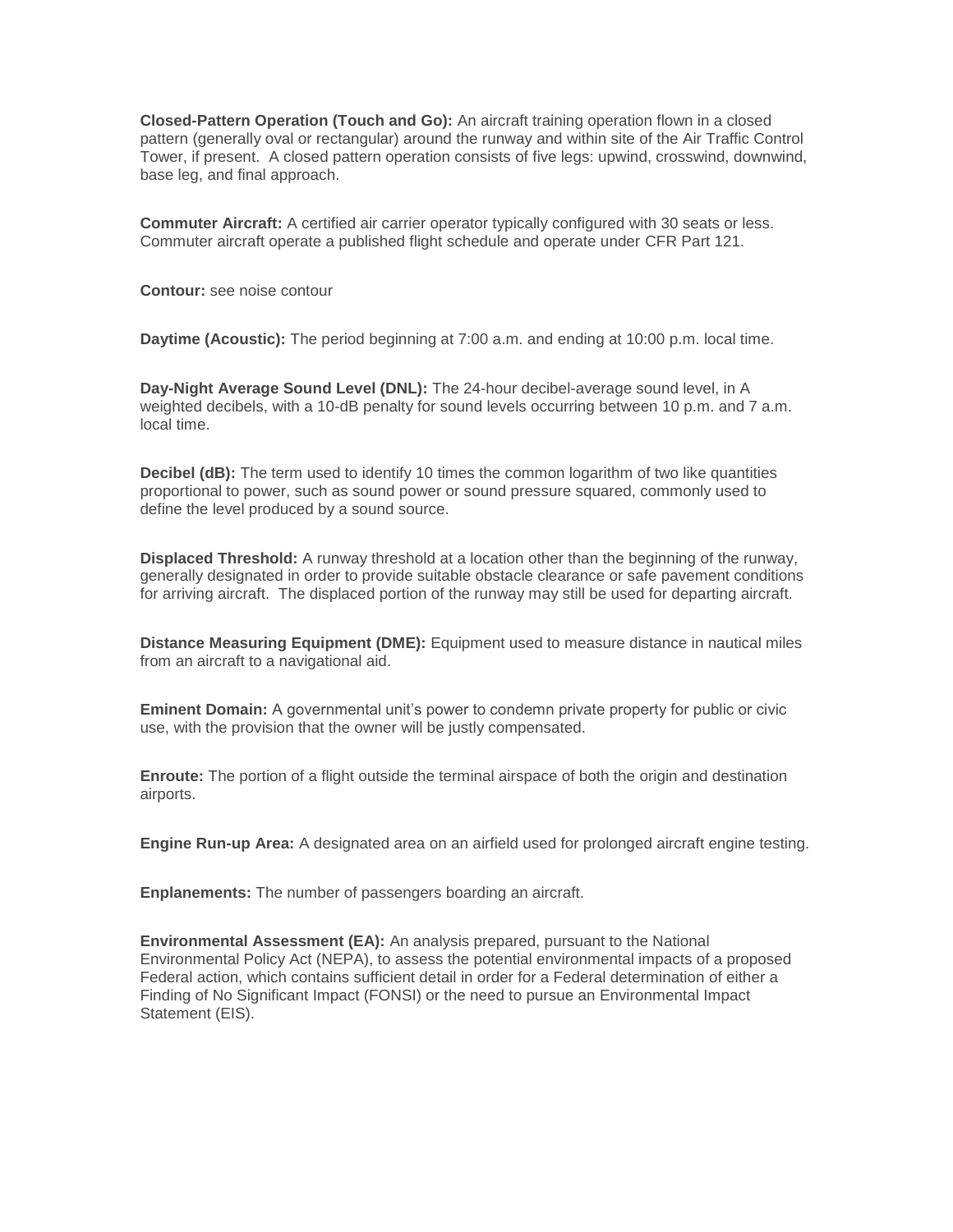**Environmental Impact Statement (EIS):** An analysis prepared pursuant to the National Environmental Policy Act (NEPA) that discloses the significant impacts of a proposed Federal action and evaluates a series of alternatives. The process for completing an EIS is outlined in Order 5050.4B and Order 1050.1E.

**Environmental Protection Agency (EPA):** The federal agency responsible for natural resource protection and oversight of the release of toxins and other pollutants into the environment.

**Equivalent Sound Level (Leq):** The level of a constant sound which, in the given time period, has the same average sound energy as does the actual time-varying sound. The time interval over which the measurement is taken should always be specified. Typically Leq is derived from A-weighted sound levels, thus, Leq is the decibel-average level of the individual A-weighted sound levels occurring during the time interval. The Leq metric can provide an accurate quantification of noise exposure for a specific period, particularly for daytime periods when the nighttime penalty under the DNL metric is inappropriate.

**Federal Aviation Administration (FAA):** The federal agency under the Department of Transportation responsible for regulating aviation activity, certifying pilots, air carriers, air traffic controllers and aircraft, as well as operating the National Airspace System (NAS) in the United States.

**Fee Simple Land Acquisition:** Fee simple acquisition is the purchase of lands that may have sensitive environmental concerns. In the context of airport noise mitigation projects, acquisition is subject to the provisions of the Uniform Relocation Assistance and Real Property Acquisition Policies Act of 1970.

**Final Approach:** The final leg of an arrival flight path, which is typically the straight-in segment of the operation, except during circling and offset approaches whereby aircraft would not be directly aligned with the arrival runway.

**Fixed Base Operator (FBO):** A private-sector airport tenant that offers services to General Aviation (GA) and CFR Part 135 operators including refueling, de-icing, parking, maintenance services, flight training and other ground services.

**Fleet mix:** A representation of aircraft types operating at the airport or operated by a specific airline or tenant.

**Flight Plan:** A record filed by pilots and air carrier dispatchers with a Flight Service Station (FSS) declaring flight intent and requesting clearance and routing information. A typical flight plan includes information on aircraft, type, onboard equipment, origin and destination, fuel on board, and requested routing.

**Flight Track (or path):** The three-dimensional flight trajectory traveled by aircraft from the start of the departure (takeoff roll) to the destination. Flight tracks for noise modeling usually are derived from radar data and are generalized for input into the Integrated Noise Model (INM).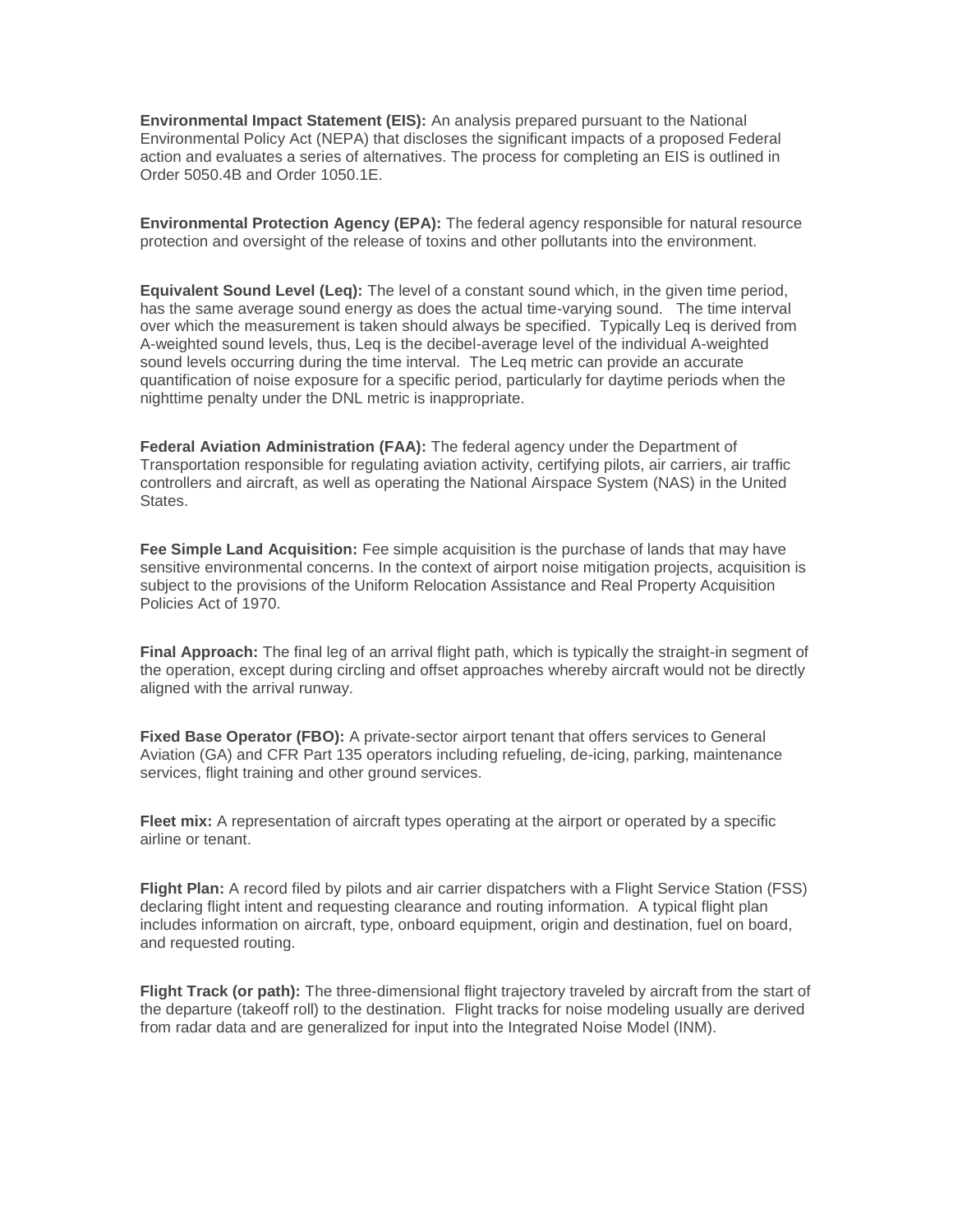**General Aviation (GA):** All aircraft operating under CFR Part 91 typically consisting of single and multi-engine propeller aircraft and business jet aircraft. General Aviation operations comprise all operations other than air carrier, air taxi, and military operations.

**Geographical Information Systems (GIS):** A group of software applications used to analyze, interpret, and visualize spatial data such as street, terrain, and demographic data.

**Glide Slope:** A vertically-guided path directed by a radio signal, which aircraft travel as they approach a runway on a precision approach, such as that offered by an Instrument Landing System (ILS). Glide slopes are indicated by a specific angle of approach, generally 3 degrees from a final approach fix to the runway threshold.

**Global Positioning System (GPS):** A constellation of orbiting satellites which provide position and time information to ground based and airborne receivers.

**Hertz (Hz):** The unit used to designate frequency. Specifically, the number of cycles per second.

**Instrument Flight Rules (IFR):** Flight during times when cloud cover and visibility are below published safety standards. Flight under Instrument Flight Rules conditions requires specific procedures, pilot certification requirements, and onboard instruments for aircraft navigation.

**Instrument Landing System (ILS):** A system consisting of a localizer (which provides runway centerline guidance), glide slope (which provides vertical guidance), outer and middle markers, and approach lights, which allows precision instrument approaches to runways during periods of low visibility.

**Integrated Noise Model (INM):** An integrated model required by the Federal Aviation Administration as the standard tool for the modeling of noise exposure resulting from aircraft operations at civilian airports in the U.S.

**Knot:** A unit of aircraft speed equal to 1 nautical mile per hour. 1 knot is equal to 1.15 (statute) miles per hour.

**Land Use Compatibility:** The ability of land adjacent to the airport to coexist with airport operations according to applicable federal, state, and local guidelines.

**Land Use Controls:** Regulations set forth by Federal, state, and local governments on the characteristics of development that may occur on a specific parcel of land, such as setback lines of buildings, zoning, or historic preservation guidelines.

**Loudness:** The attribute of an auditory sensation, in terms of which sounds may be ordered on a scale extending from soft (quiet) to loud. Loudness depends primarily upon the sound pressure of the source, but it also depends upon the frequency and wave from of the source.

**Maximum Sound Level (Lmax):** The highest sound level measured during a single event in which the sound level changes value with time (e.g., an aircraft over-flight). The A-weighting is implied.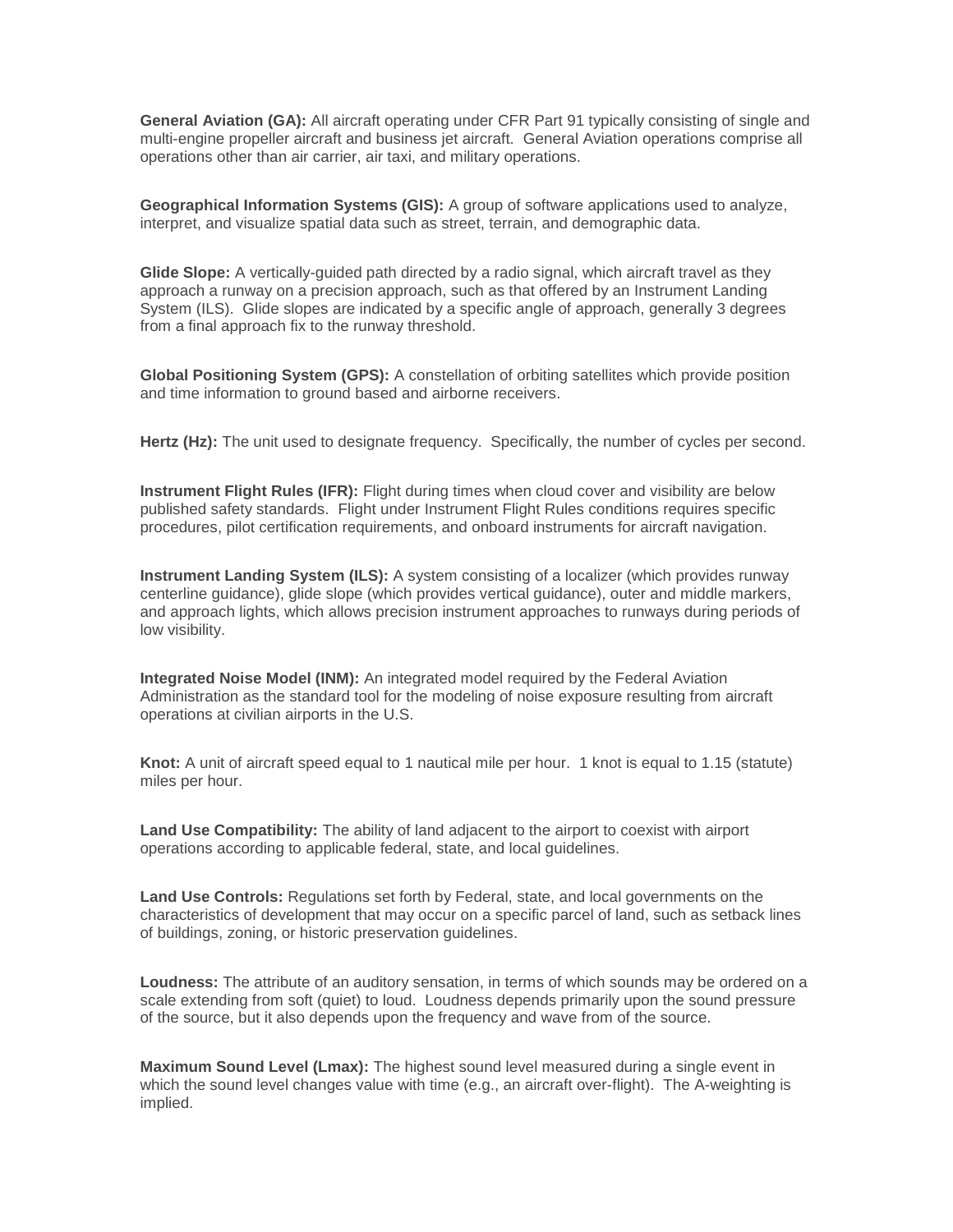**Mean Sea Level (MSL):** An altitude indicated as feet above sea level.

**Missed Approach:** A flight procedure that redirects the aircraft along a predefined course when an approach to a runway is not feasible due to weather or other considerations.

**Mitigation:** The lessening of severity or intensity. In the aviation planning context, mitigation generally refers to measures taken to reduce noise exposure. Residential sound insulation programs are an example of noise mitigation because they reduce the transmission of sound through buildings

**National Airspace System (NAS):** The sovereign airspace under the control of the United States as defined by international law and governed by access and use restrictions.

**National Environmental Policy Act (NEPA):** A congressional Act which established the national policy for disclosing the potential environmental impacts of Federal actions. Compliance with NEPA requires the completion of an environmental document that outlines impacts that may significantly affect the quality of the human environment.

**Navigation Aid:** Typically, a ground-based facility designed to provide signal data to assist aircraft with navigation, approach and departure operations both within terminal airspace and in the enroute environment.

**Nautical Mile:** A unit of distance used in aviation; approximately 1.15 statute miles.

**Noise:** Disagreeable or unwanted sound.

**Noise Abatement Procedure:** A voluntary operational procedure for arriving and departing aircraft designed to reduce the impact of noise in a specific location.

**Noise Attenuation:** See Attenuation.

**Noise Berm:** A man-made structure or natural feature composed of either earthen or other materials to act as a mitigating barrier for the transmission of sound.

**Noise Compatibility Program (NCP):** A program that promulgates recommendations on the abatement and/or mitigation of existing impacts of aviation noise, and the prevention of future incompatibilities in areas identified as being significantly impacted by aircraft noise. A Noise Compatibility Program is created or updated as part of the CFR Part 150 process, following the completion of existing and future Noise Exposure Maps.

**Noise Contour :** A continuous line connecting a series of points of equal sound level values. The lines are generally drawn in 5-decibel increments so that they resemble elevation contours found in topographic maps except that the lines represent contours of equal noise level instead of elevation. Noise contours are generally used in depicting noise exposure around airports, highways and industrial plants. Noise contours are typically computed using noise models such as the FAA's Integrated Noise Model.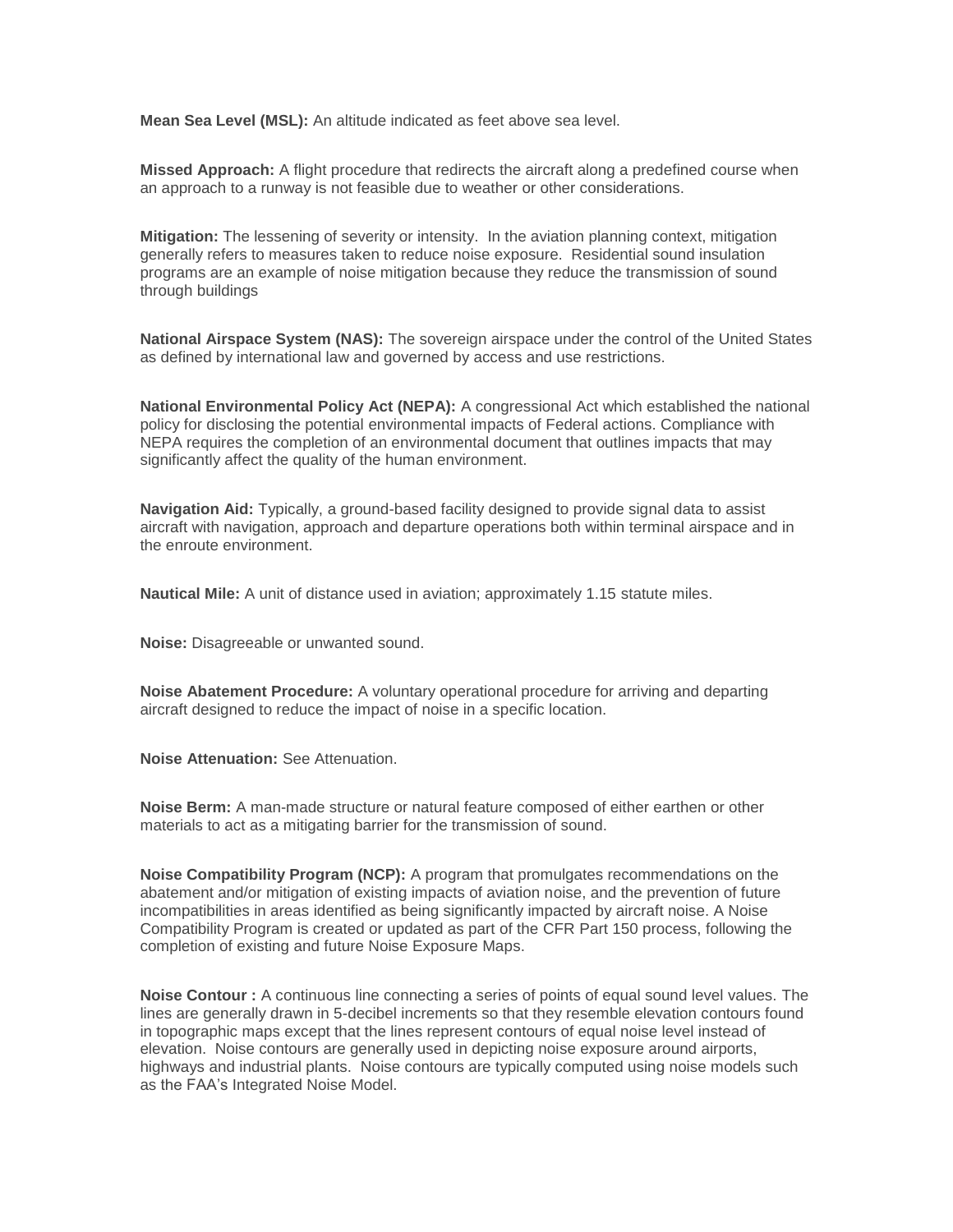**Noise exposure:** The cumulative acoustic stimulation reaching the ear of a person over a specified time (e.g., a day, a work shift, or a lifetime).

**Noise Exposure Map (NEM):** Noise exposure contours overlaid on a background map which identifies future noise exposure conditions at an airport. An NEM is typically developed as part of the CFR Part 150 process.

**Noise Reduction or Noise Level Reduction (NLR):** The difference in sound levels between two adjacent areas or rooms. In the field of sound insulation, NLR is the difference between the outdoor noise level and the interior noise level. NLR combines the effect of the transmission loss performance of the built construction separating two areas or rooms, plus the effect of acoustic absorption present in the receiving room.

**Nighttime (Acoustic):** The period beginning at 10:00 p.m. and ending at 7:00 a.m. local time.

**Operation:** A departure, arrival, or closed pattern (touch and go) operation performed by aircraft at an airport.

**Overflight:** An aircraft operation that both originates and terminates at an airport outside of the airport of interest, yet transverses the terminal airspace.

**Overlay District:** A special zoning district which mandates regulatory standards for permitted land use and construction, in addition to existing zoning regulations.

**Precision Approach Path Indicator (PAPI):** A navigation aid on the end of a runway consisting of a single row of two to four lights which emit red or white beams depending on the altitude of the approaching aircraft.

**Precision Instrument Approach Procedure:** An instrument approach where vertical guidance is provided.

**Propagation:** The radiation of sound energy from a source to a receiver.

**Reliever Airport:** A general aviation airport that serves to accommodate air traffic that would otherwise use the region's primary commercial service airport.

**Run-up:** A maintenance operation conducted to test aircraft engines following routine or major maintenance or repair. Run-ups consist of engine tests at varying durations and power settings.

**Runway Use Program:** A program that indicates the preferred use of specific runways at an airport. Runway use programs may be designed to enhance noise mitigation to airport communities for arriving and departing aircraft. Programs are categorized as formal (defined and acknowledged in a Letter of Understanding, with mandatory participation) or informal (voluntary participation).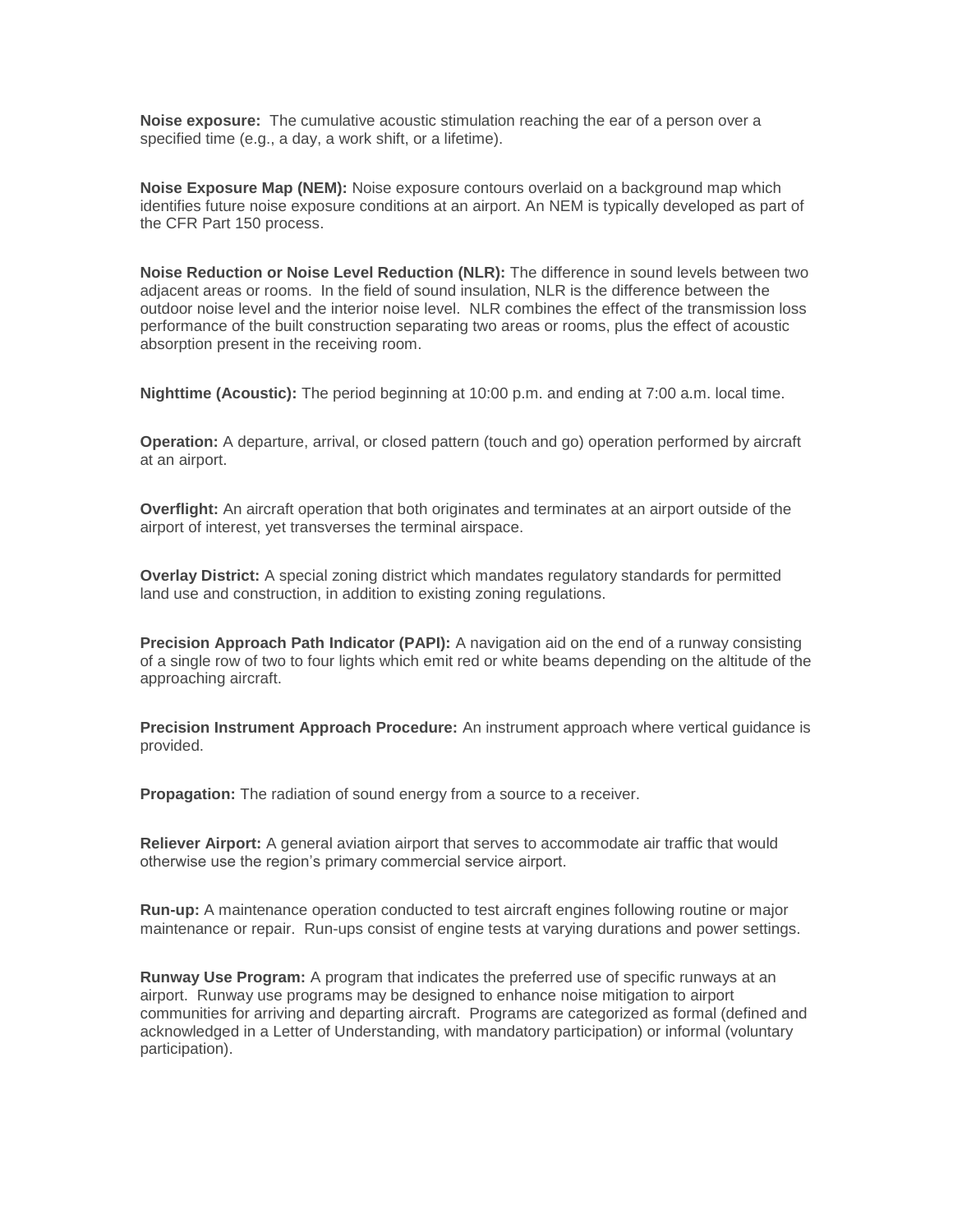**Sound:** Minute vibrations that travel through air and can be sensed by the human ear. Sounds are measured by their intensity, frequency, and duration.

**Sound Exposure Level (SEL):** A time-integrated metric quantifying the total acoustic energy of an event transmitted to the listener. SEL represents the same acoustic energy of a time-varying noise event such as an aircraft overflight or passing automobile, however, for SEL that energy is normalized to a one secondduration. SEL is the building block for calculating the Day-Night Average Sound Level (DNL) in the FAA' s INM.

**Sound Insulation:** Methods of construction or modification designed to reduce the transmission of sound energy through a structure.

**Sound Level Meter:** A portable device that measures sound pressure levels.

**Sound Pressure Level :** A measure in decibels of the magnitude of the sound. Specifically, the sound pressure level of a sound, in decibels, is 10 times the logarithm to the base 10 of the ratio of the squared pressure of this sound to the squared reference pressure. The reference pressure is usually 20 micropascals.

**Standard Instrument Departure Procedure (SID):** A published instrument departure procedure which provides detailed instructions for an aircraft during the transition from the terminal area to the en route portion of flight.

**Standard Terminal Arrival Route (STAR):** A published instrument arrival procedure which transitions an aircraft from the en route environment into the terminal area. A STAR specifies operational criteria such as the rate of descent, specific routing directions, and communications for arrival to an airport.

**Terminal Airspace:** Airspace immediately surrounding an airport in which guidance or instructions are issued to aircraft by local air traffic control. The size and classification of Terminal Airspace depends on airport size and other airspace characteristics in its vicinity. Airspace surrounding Lehigh Valley International Airport is classified as Class D airspace during hours in which the Air Traffic Control Tower is open, and Class G airspace during other times.

**Terminal Radar Approach Control (TRACON):** A Federal Aviation Administration air traffic control facility providing radar separation and vectoring services to aircraft within the terminal airspace of medium and large hub airports.

**Traffic Pattern:** Standard routes flown by aircraft in relation to the active runway.

**Very High Frequency Omni-directional Range (VOR):** A ground-based navigation aid which transmits very high frequency navigation signals in 360 degrees. A VOR may be co-located with other navigation equipment, such as a Tactical Air Navigation (TACAN) or Distance Measuring Equipment (DME).

**Visual Approach:** An approach which allows an aircraft to visually proceed to land on a given runway.